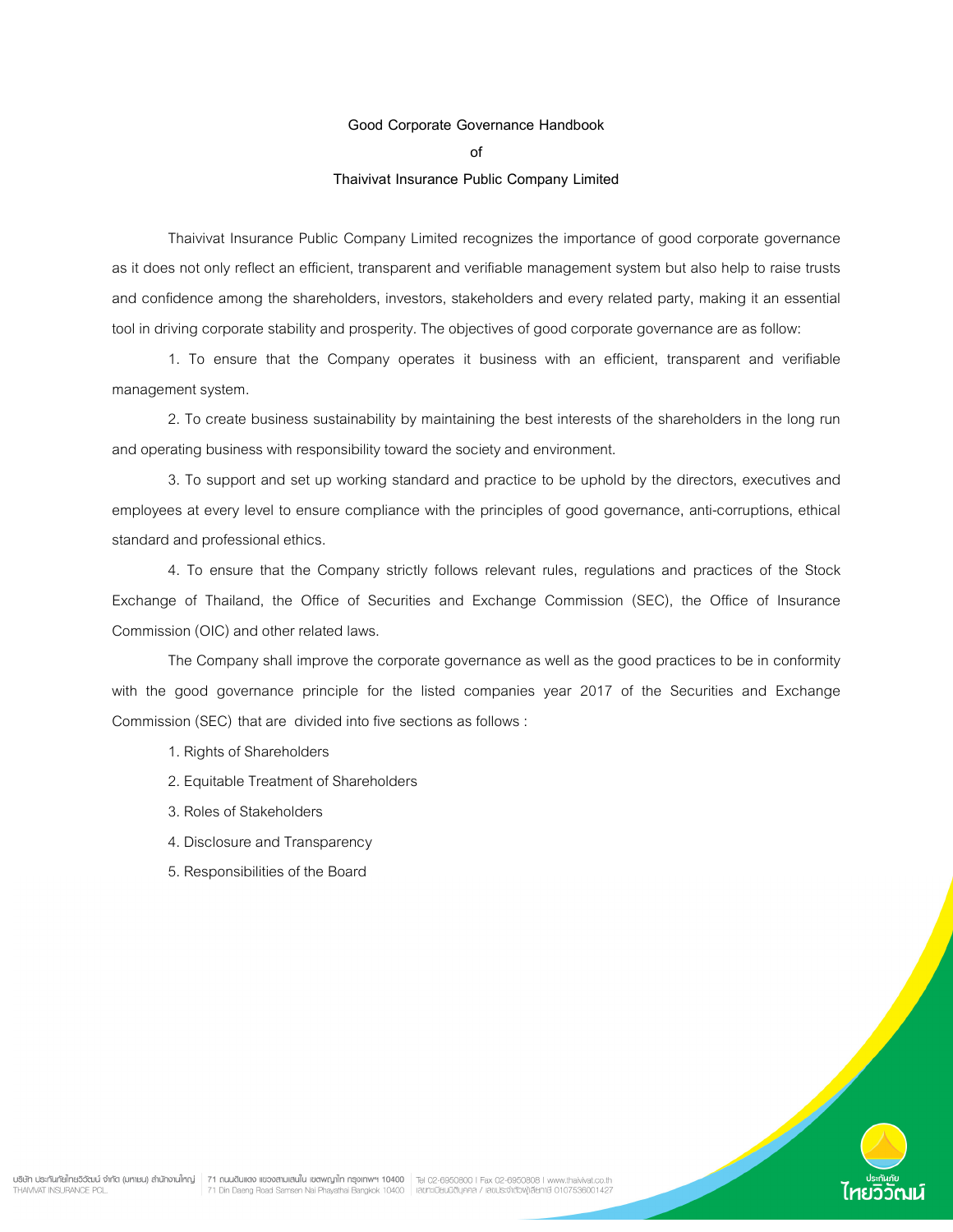## Section 1 - Rights of Shareholders

 The Board of Directors recognizes and respects the ownership rights of the shareholders and has therefore appointed committees to represent the Board of Directors in determining decisions on matters having a significant impact on the Company, including supporting the shareholders to exercise the following rights:

1. Rights to buy, sell or transfer shares and acquire shares.

2. Rights to gain profit shares from the Company.

3. Rights to have access to adequate news and information in relation to the Company.

 4. Rights to be completely informed of the meeting date, time, venue, agenda and rules of meeting attendance, including other related information for consideration.

5. Rights to attend and have the right to vote at the shareholders' meeting.

6. Rights to raise questions at the meeting and submit questions in advance of the meeting.

7. Rights to appoint or remove a director and determine directors' remuneration.

 8. Rights to appoint an Auditor, determine the Auditor's fee and make decisions concerning matters that affect the business operation of the Company.

#### Best Practice

1. Shareholders' Meeting

 1.1 The Board of Directors supports and promotes every shareholder group, including institutional shareholders to attend the shareholders' meeting.

 1.2 The Board of Directors ensures that information pertaining to the date, time, venue and agenda of the meeting are provided together with explanations and reasons supporting each agenda or resolution in the meeting notice of Annual General Meeting of Shareholders (AGM) and Extraordinary General Meeting of Shareholders (EGM) or as per the enclosed meeting documents.

 1.3 The Board of Directors provides opportunities for the shareholders to submit questions in advance of the meeting by clearly defining relevant rules and notifying the shareholders through the meeting notice.

 1.4 The Board of Directors prepares Proxy Form B for the shareholders to decide their voting direction and at least one Independent Director will be provided as an alternative for the grant of shareholder's proxy.

#### 2. Shareholder's Meeting Procedure

 2.1 The Board of Directors promotes the use of technology at the shareholders' meeting starting from registration of shareholders to vote counting and display of voting results to ensure that the meeting is carried out in quick, accurate and precise manner.

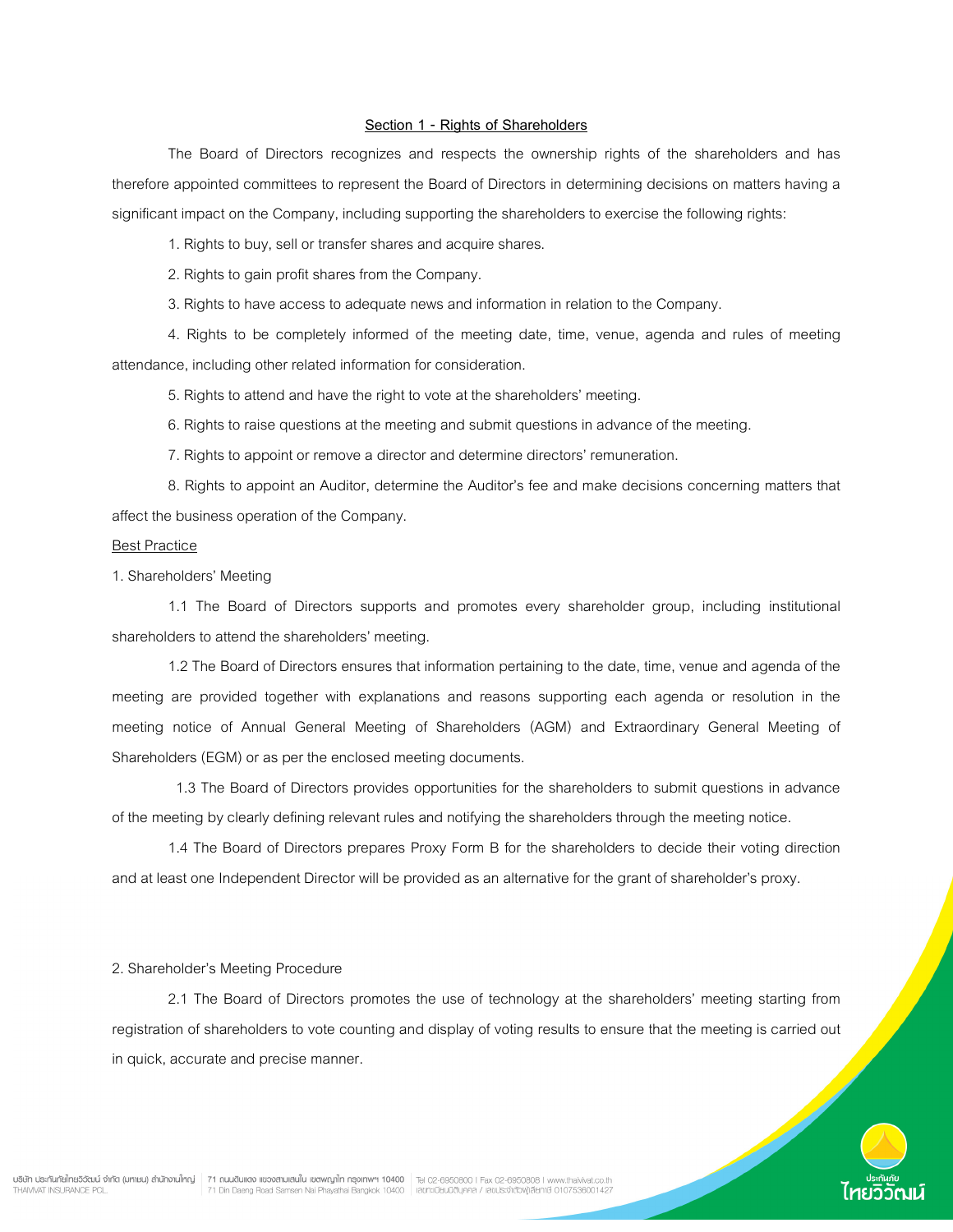2.2 Every director must attend the shareholders' meeting so that the shareholders can ask questions to the Chairman and Sub-committees on relevant matters.

 2.3 In the case where there are multiple items on an agenda, each item must be separately voted by the shareholders' meeting such as the agenda on the appointment of new director.

 2.4 The Board of Directors requires an independent person to perform vote counting or checking the voting results at the Annual General Meeting of Shareholders (AGM) and Extraordinary General Meeting of Shareholders (EGM), including notifying the shareholders' meeting of the results and recording it in the meeting minutes.

 2.5 The Board of Directors promotes the use of ballot papers on important agenda such as connected transactions, the acquisition or disposition of assets, etc. to ensure transparency and accountability in the case of future disputes.

 2.6 The chairman of the meeting must provide adequate time for and encourage the shareholders to express their opinions and ask questions in relation to the Company.

3. Meeting Minutes Preparation and Disclose of Meeting Resolutions

 3.1 Meeting minutes must clearly record the explained voting procedure and vote counting method given before the meeting commenced. Also, the shareholders must be allowed to raise issues or questions and the answers provided including the number of votes of approval, disapproval or abstained in each agenda must be recorded as well as the names of directors presented and absent from the meeting.

 3.2 The Company must disclose to the general public regarding the voting results of each agenda of the Annual General Meeting of Shareholders (AGM) and Extraordinary General Meeting of Shareholders (EGM) via the Company's website on the following work day.

#### Section 2 – Equitable Treatment of Shareholders

 Every shareholder, whether executive or non-executive, including major and minor shareholders, foreign shareholders and institutional shareholders shall be treated equally and fairly. The Company's Board of Directors and the Management shall ensure that every spending of the shareholders is appropriately carried out as it is an essential factor in building investor confidence. The Board of Directors shall oversee that every shareholder receives equitable treatment and fundamental rights protection as per the following details:

 1. Minor shareholders shall be allowed to make advance nomination of candidates for director position within appropriate timeframe.

 2. Shareholders who are unable to attend a meeting in person can be allowed to grant proxies to attend the meeting and vote on their behalf.

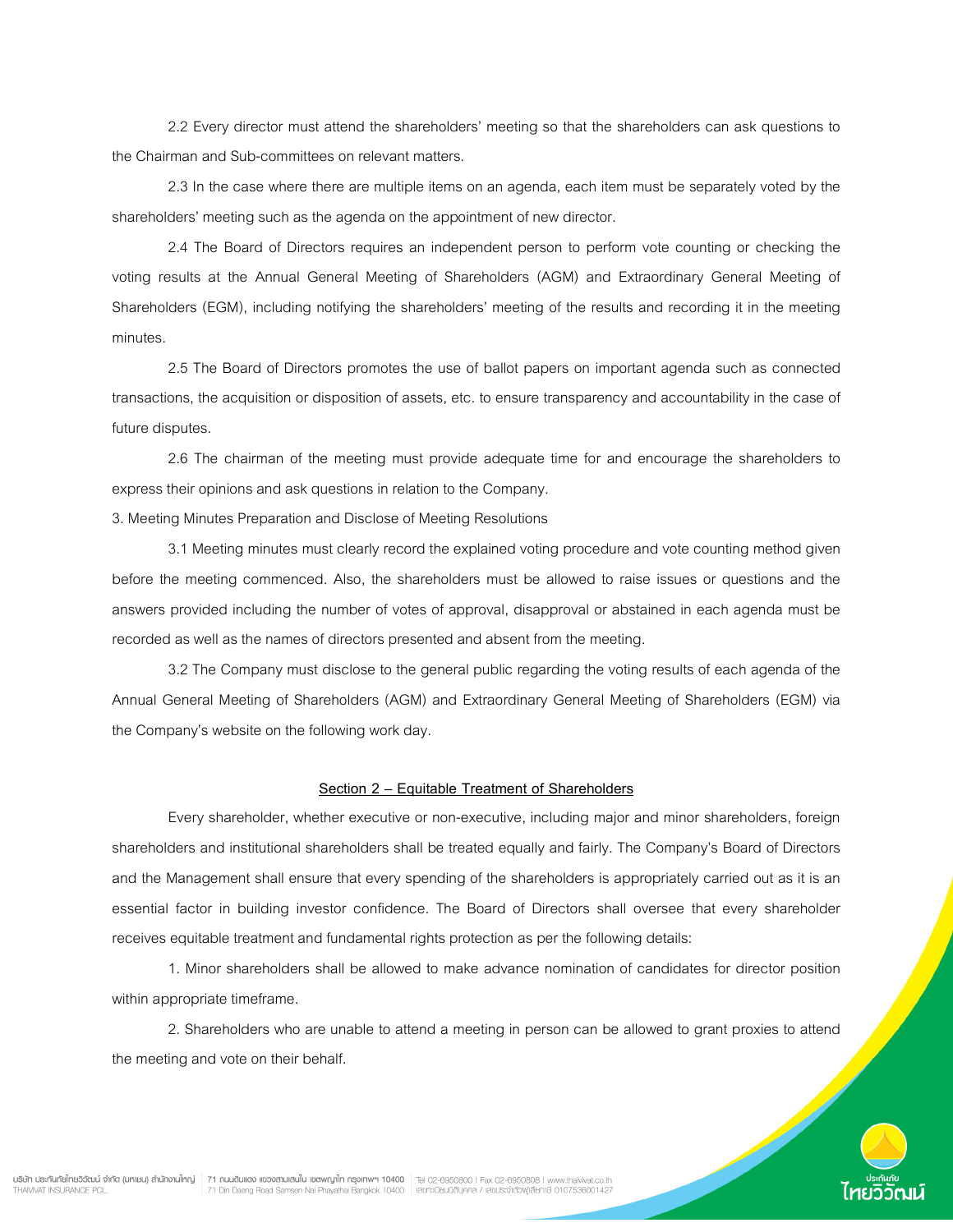3. Minor shareholders should be provided with opportunities to propose additional agenda prior to the meeting day.

 4. The Board of Directors sets up a policy to prevent the use of inside information that may affect the buying and selling of the Company's securities as a prevention measure to use inside information by a director, executive or employee for wrongful interests of oneself or of others.

 5. The Board of Directors has directed the Company's directors and executives to declare their interests and related persons for the Board of Directors to consider transactions that may cause potential conflict of interest and make proper decision for the overall interests of Company. Directors and executives having vested interests in any transaction with the Company are not allowed to make decision on such transaction.

### Best Practice

1. Disclosure of Information Prior to Shareholders' Meeting

 1.1 The Board of Directors must ensure that meeting schedule including with the rules, agenda and the Board opinions have been disclosed to the Stock Exchange of Thailand and published on the Company's website at least 28 days prior to the meeting day.

 1.2 The Board of Directors has directed that the shareholders must be notified of the meeting rules, voting procedure and the rights to exercise vote by share type.

 1.3 The Board of Directors prepares and publishes the shareholders' meeting notice in both Thai and English.

2. Protection of Minor Shareholders' Rights

 2.1 The Board of Directors provides minor shareholders the opportunities to propose additional agenda in advance of the shareholders' meeting day to promote fairness and transparency in consideration whether or not to include the proposed agenda.

 2.2 The Board of Directors allows minor shareholders the opportunities to submit nomination of candidates for director position in advance of the shareholders' meeting day, to specify candidates qualifications for consideration and their written consent.

 2.3 The Board of Directors does not allow executive shareholders to propose additional agenda without giving prior notice, particularly important agenda which the shareholders must take time to consider before making decision.

 2.4 The Board of Directors provides the opportunities for the shareholders to exercise their rights on the individual director appoinment.

3. Prevention of Internal Use of Information

 The Board of Directors sets up a written policy to prevent the internal use of information that affects the buying and selling of the Company's securities. This policy is to be communicated and upheld by every member

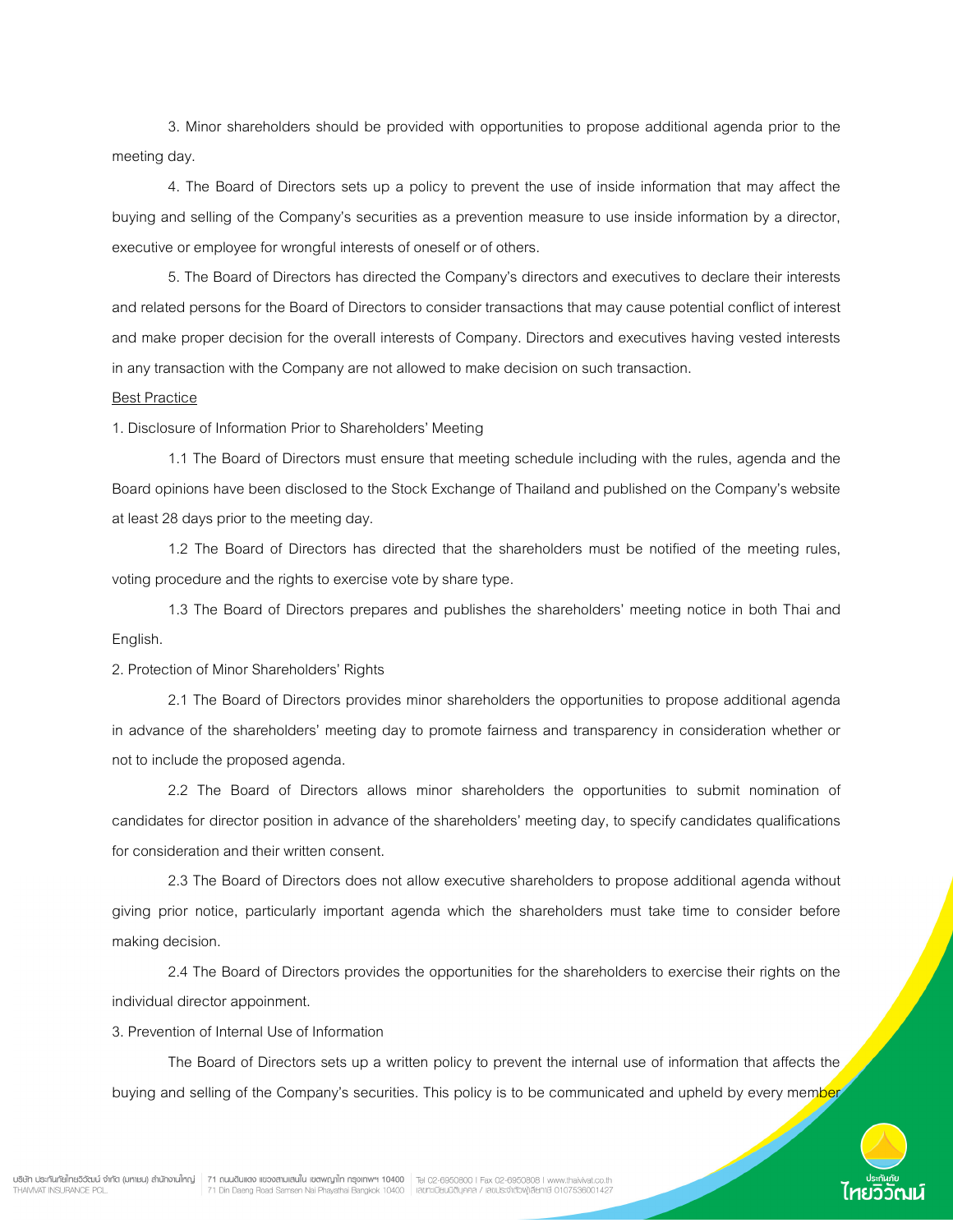within the organization. The directors, executives and employees who are exposed to inside information of the Company, either directly or indirectly, including related parties are prohibited from buying and selling the Company's securities within the period of 60 days prior to public disclosure of the Company's financial statements. Directors, advisors, executives and managers who buy or sell the Company's shares must notify the Legal Department such buying or selling within the following day for further report to the SEC or report to SEC directly within 3 days of shares acquisition or disposition. The Board of Directors, executives and auditor must always be reported their holding securities to the Board of Directors' Meeting.

### 4. Directors Stakeholding

4.1 All directors must report their stakeholdings every year for adjustment an updated information.

 4.2 All directors must report their stakeholding in meeting agenda at least before such agenda has been considered and reported in the meeting minutes.

 4.3 The Board of Directors oversees directors who have significant interest in a manner that may prevent the director to express opinion freely, except from participation in the meeting..

# Section 3 – Roles of Stakeholders

 The Board of Directors realizes the importance of stakeholders who need to be cared regarding to the legal rights, including protection and preservation of the stakeholders rights. The Company shall avoid all actions that may violate the stakeholders rights and they are treated fairly and equally. The Company has determined the roles of stakeholders as follows

 1. Customers – The Company focuses on delivering excellence in service to ensure customer satisfaction and confidence together with quality products development relating to the highest customer needs and satisfaction.

 2. Business Partners – The Company shall operate its business with fairness and treat every business partner with equality and equally, including strictly complying with the established trading terms and conditions and agreement. The Company also focuses on selecting appropriate business partners based on ethical and professionalism standards and good reputation.

 3. Shareholders – The Company is committed to achieve good operating results to ensure optimal benefits and satisfaction of the shareholders.

 4. Employees – The Company considers every employee to be its most valuable resource and therefore supports and promotes constant personnel development so that the employees are ready to move forward together with the Company. The Company also sets up a policy to determine appropriate employee compensation and welfare that are equivalent to that of other businesses within the same industry.

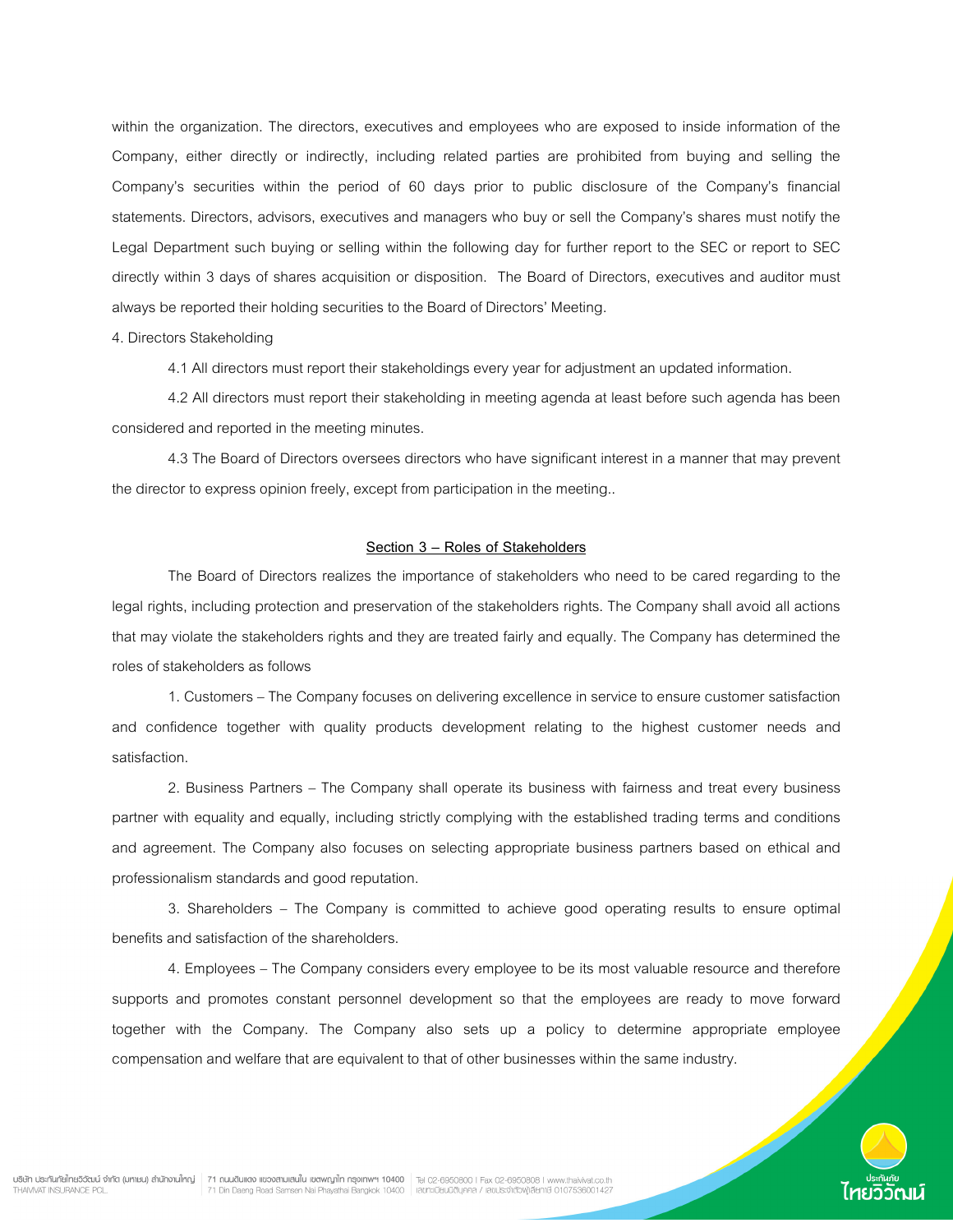5. Competitors - The Company is committed to compete in trading in ethical manner by not seeking confidential information of competitors through dishonest or inappropriate means, including complying with rules on fair competition and not accusing maliciously or with intention to destroy the competitor's reputation.

 6. Creditors – The Company shall not fail to make payment within due date and shall strictly conform to the agreement terms and conditions and treat every creditor equally and fairly, particularly in respect to guarantee terms and conditions and capital management. In the case where the Company failed to comply with the agreement terms and conditions which resulted in default, the Company shall report the concerned creditor in advance and shall complete disclose all relevant information in order to jointly seek fair and reasonable solution and ensure suitable capital management structure in order to build trust among the creditors.

 7. Debtors – The Company is committed to strictly adhere to the agreement terms and conditions. In the case where a debtor failed to comply with such terms and conditions which resulted in default, the Company shall negotiate with the concerned debtor to seek fair and reasonable solution.

 8. Society and Environment – The Company is well aware of its responsibility toward the society and is therefore committed to regularly support and take part in social and community development activities.

 9. Human Rights – The Company upholds the principle of human rights and therefore sets up a policy in relation to human rights under which every employee are entitled to the rights, freedom and equality at work and in terms of career progress within the scope of the Company's work regulations. The Company also provides knowledge and understanding among its employees regarding the adoption of basic human rights at work.

 10. Intellectual Property – The Company strictly follows the laws in relation to intellectual property and sets up a policy to avoid all forms of intellectual property rights violation. The Company also requires its employees to strictly maintain the confidentiality of the Company's intellectual properties from insurance products, computer system to operational handbook and any properties created by the employees during operation under the consent of the Company. Also, any use of intellectual properties of others without authorization from the owner is strictly prohibited.

 11. Anti-Corruptions – The Company sets up anti-corruption policy and practice guideline which has already been approved by the Board of Directors and communicated among the employees, business partners and genera public to be strictly adhered to.

#### Best Practice

1. The Board of Directors provides channels and procedures for all stakeholder groups to report or file a complaint which are made available on the Company's website or in the Annual Report.

2. Disclosure of policy compliance and CSR Report preparation

 2.1 The Company shall disclose all activities which demonstrate compliance with the said policy, including mechanism for promoting employees' compliance with the said policy.

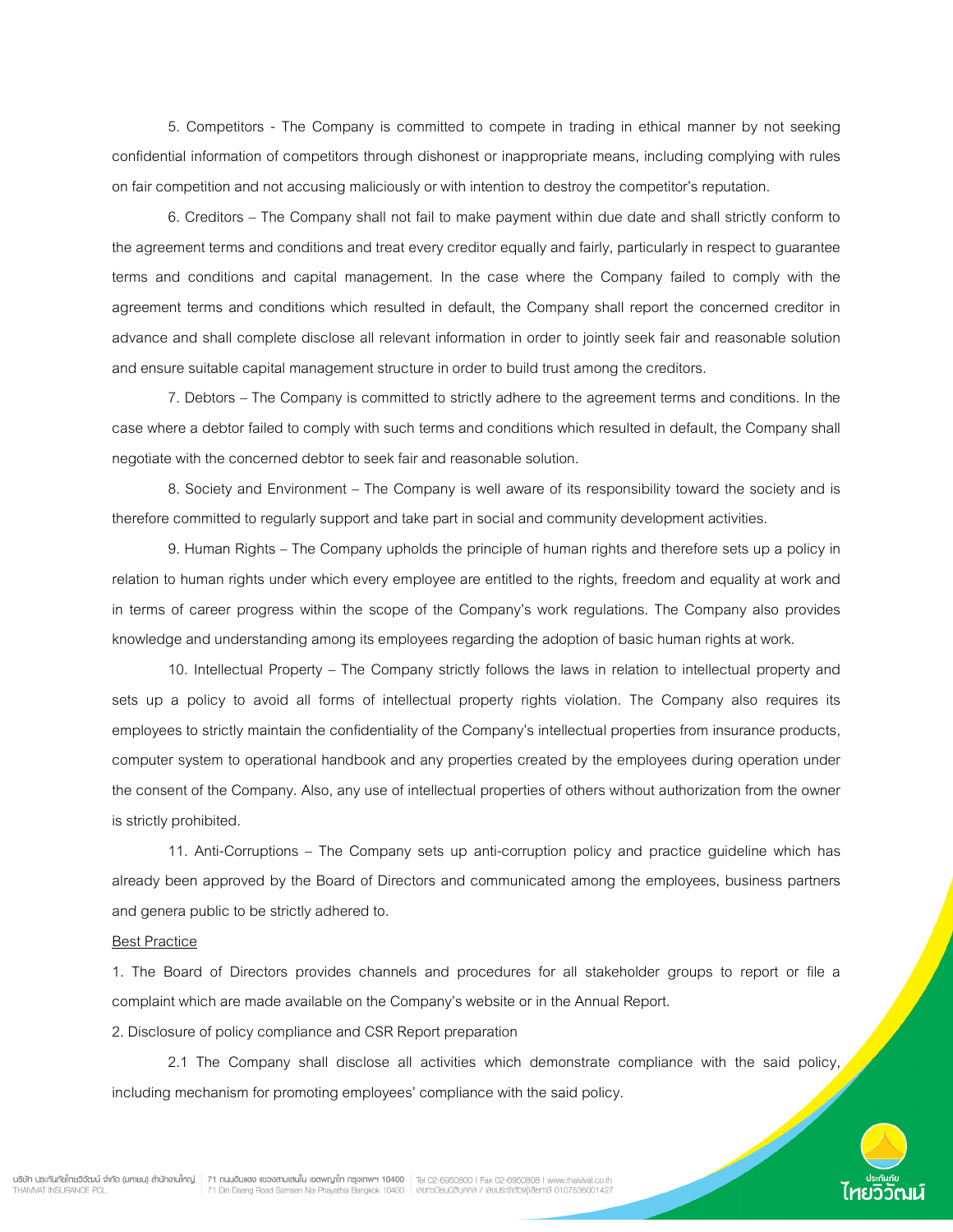2.2 The Board of Directors ensures that the Company prepares Sustainability Report in respect to corporate social responsibility which can either be included in the Company's Annual Report or published separately.

#### Section 4 – Disclosure and Transparency

 The Board of Directors gives precedence to proper, complete, timely, and transparent disclosure of the Company-related information which are both financial information and non-financial information through channels which are easily, equitably and reliably accessible by publicizing via channel of news information system of Stock Exchange of Thailand, Annual Report, Annual Registration Statement (Form 56-1) and the Company's website both in Thai language and English language. The Board of Directors shall oversee to ensure that information disclosed to the investors are proper, not misunderstand, and sufficient for the decision of the investors. The practical guideline is determined as follows.

1. The Board of Directors shall oversee the personnel who are involved in preparation and disclosure of information to have appropriate knowledge, skills and experiences for duties and responsibilities in adequate number. Such personnel include Executive Vice President – Finance and Accounting, book keeper, internal auditor, company secretary and investor relations.

2. In disclosure of financial information, the Board of Directors shall at least take the following related factors into consideration.

2.1 Assessment result for adequacy of internal control system

 2.2 Opinion of the auditor in financial report and observation of the auditor on internal control system, including observations of the auditor via communication in other channels

2.3 Opinion of the Audit Committee

2.4 Consistency with objectives, main goals, strategies and policies of the Company

3. The Board of Directors shall oversee the disclosure of the information including financial statements, Annual Report, and Form 56-1, to enable to adequately reflect financial position and overall operation and support the Company's preparation of explanation and analysis of the management to accompany with the disclosure of quarterly financial statements so that the investors can better acknowledge information and understand the change occurred with financial position and overall operation of the Company in each quarter apart from the information of figure in financial statements only.

4. In case where any transaction of information particularly related to any director is disclosed, such director shall oversee the disclosure in his/her part to be complete and proper.

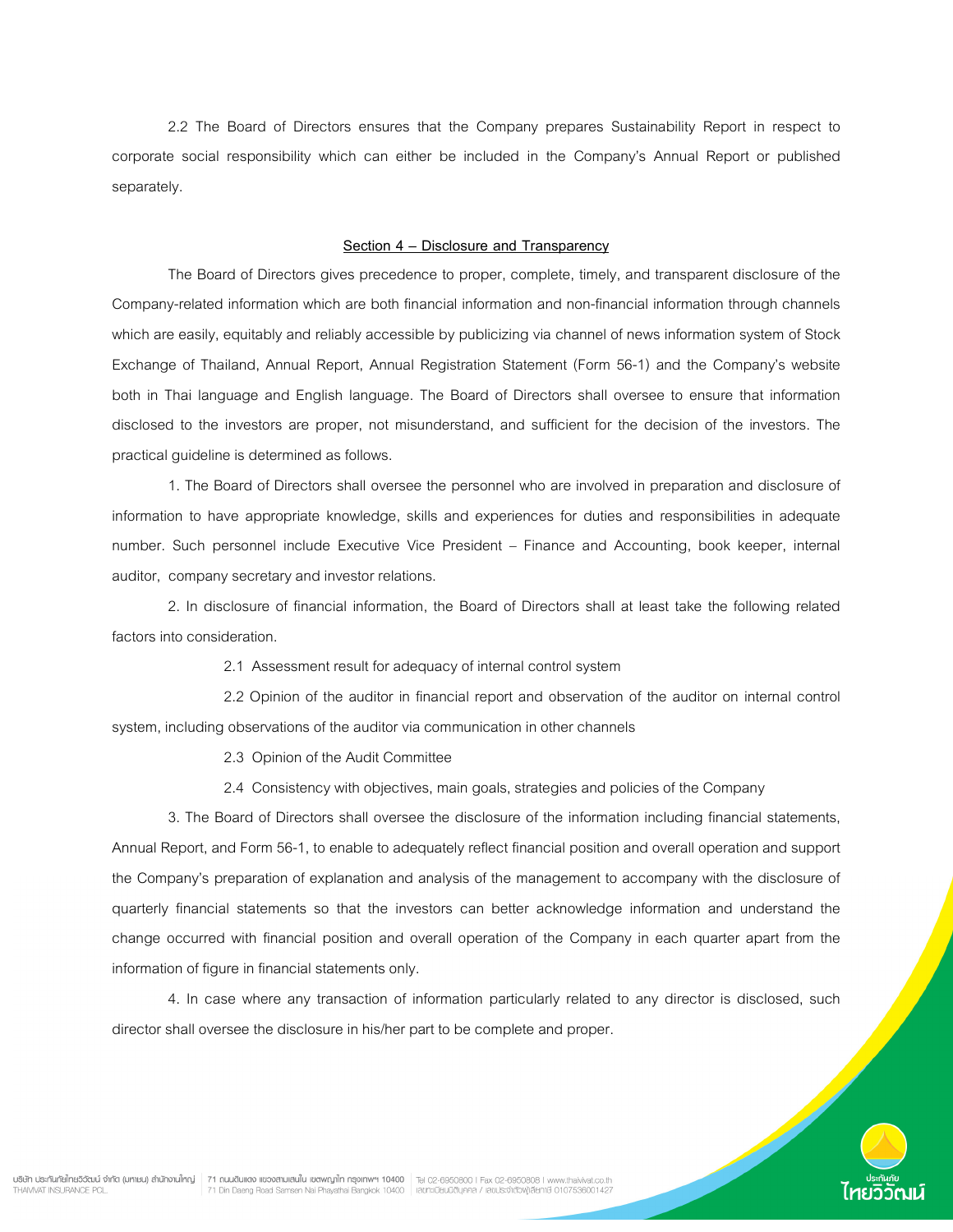5. In case where the Company tends to be insolvent or confront with financial problems, the Board of Directors shall closely monitor and administer the Company to prudently operate its business and comply with the information disclosure-related requirement.

6. The Board of Directors shall oversee the Company to determine financial problem solving plan under concern on fairness toward stakeholders including creditors, and monitor the problem solving by assigning the Management to regularly report the status.

7. The Board of Directors shall consider preparing sustainability report as appropriate.

8. The Board of Directors shall consider the appropriateness of information disclosure for legal compliance, code of conduct compliance, anti-corruption policy, employee and stakeholder treatment, and fair treatment, human right respect, and social and environmental responsibility, under concern on reporting framework domestically or internationally acceptable. Such information may be disclosed in Annual Report or separately prepared in volume as appropriate.

9. The Board of Directors shall oversee the disclosure of information which is significant issue and reflects the practice that will bring about the sustainable value creation to the Company.

10. The Board of Directors shall control the Management to establish work unit or person in charge in investor relations work to perform duty in appropriate, equitable and timely communication with the shareholders and other stakeholders.

11. The Board of Directors shall establish communication policy, and information disclosure policy to ensure the appropriate, equitable and timely communication and information disclosure to the third parties, use of proper channels, protection of secret information and information that affect securities price, and communication for companywide corresponding understandings in compliance with such policies.

12. The Board of Directors shall arrange the determination of person in charge in providing information to the third parties. Such person shall be proper for performing his/her duty, understand the Company's business, including objectives, main goals, and values, and be able to communicate with capital market.

 13. The Board of Directors shall supervise the Management to determine direction and support investor relations work, as well as clearly determine duties and responsibilities of the investor relations for efficient communication and information disclosure.

14. The Board of Directors shall promote the application of information technology in information disclosure.

15. Apart from publicity of information as determined by criteria and through channels of Stock Exchange of Thailand, the Board of Directors shall also consider disclosing information in Thai language and English language via other channels, such as website of the Company, under regular execution, and presenting updated information.

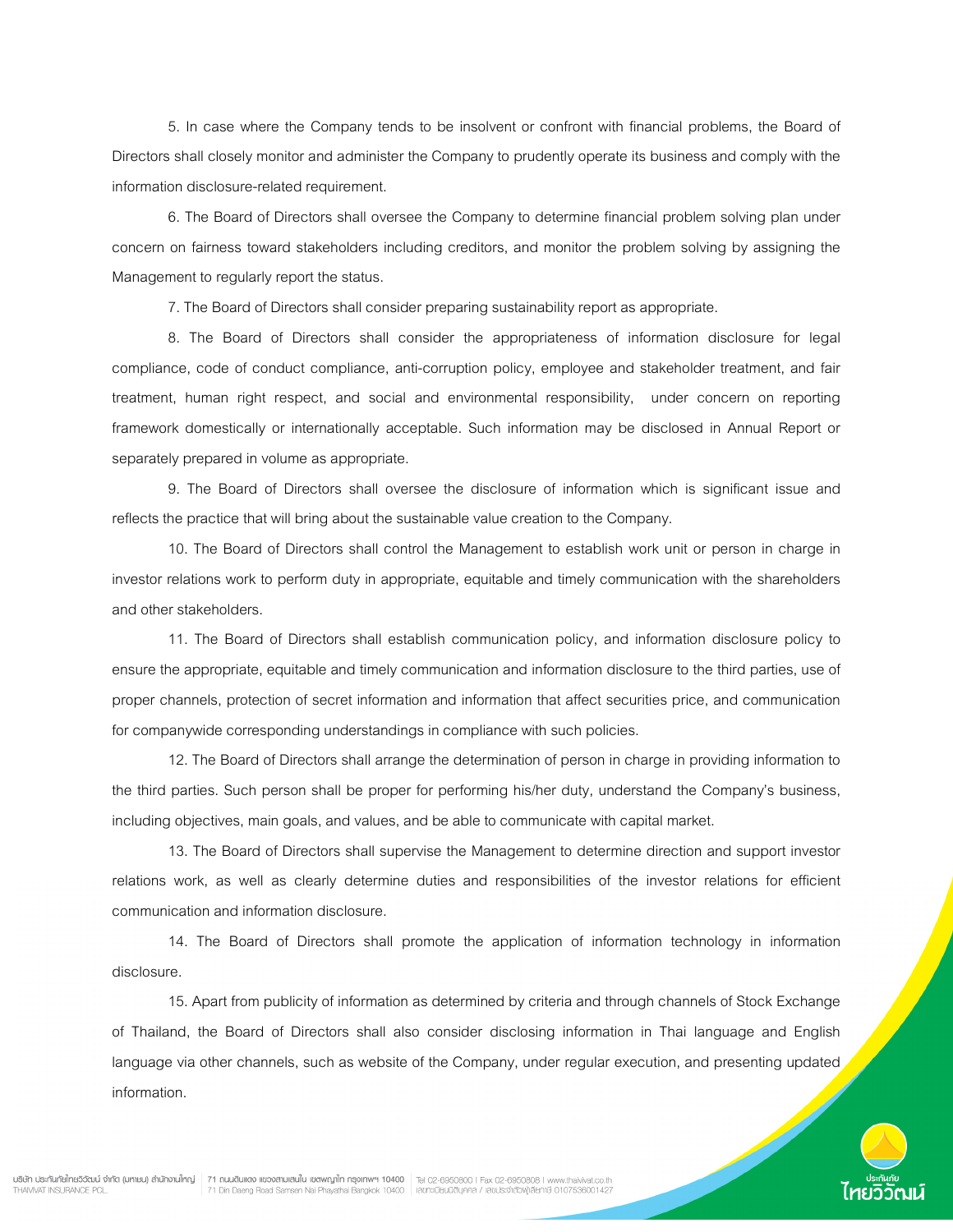### Section 5 – Responsibilities of the Board

 The Board of Directors is responsible for overseeing the overall business operations of the Company and must have independent judgment in decision-making to ensure optimal benefits of the Company and shareholders in the overall.

# 1. The Board of Directors

 The Board of Directors shall be made up by no less than 7 members and of which must include independent directors as per the definition of SEC by no less than one-third of total number of directors.

 The Chairman of the Board must be an independent director as per the definition of SEC and must not have any relations with the management nor the same person as Chief Executive Officer to establish clear separation of function roles in determining regular management policy.

2. Term of Service

 As per the Company's Articles of Association, one-third of total number of directors must vacate office at the Annual General Meeting of Shareholders (AGM). If the number of directors cannot be evenly divided by three, the number nearest to one-third shall be applied. In the first and second year after the Company's registration, directors shall vacate office by means of drawing lots. As for the following years onwards, the director holding the longest service term shall vacate office. Directors having vacated office by rotation as per the prescribed conditions can be re-elected.

 Apart from the mentioned retirement by rotation, directors shall also vacate office under the following circumstances:

(1) Death

(2) Resignation

- (3) Not completely fulfilling the required qualifications or having prohibited characteristics
- (4) By the shareholders' meeting resolution
- (5) By the court's order
- 3. Board of Directors' Meeting

 The Board of Directors must hold at least 6 meetings yearly and meeting notice must be delivered to directors by no less than 7 days in advance of the meeting day, with the exception of an urgent case in which the rights or benefits of the Company must be protected. Under such circumstance, other notification methods can be applied to call for meeting sooner than the expected schedule.

According to minimum quorum at the time of resolution by the Board of Directors in the Board of Directors' Meeting, the directors at least 2/3 of total directors shall be present in the Meeting.

4. Directors' Qualifications

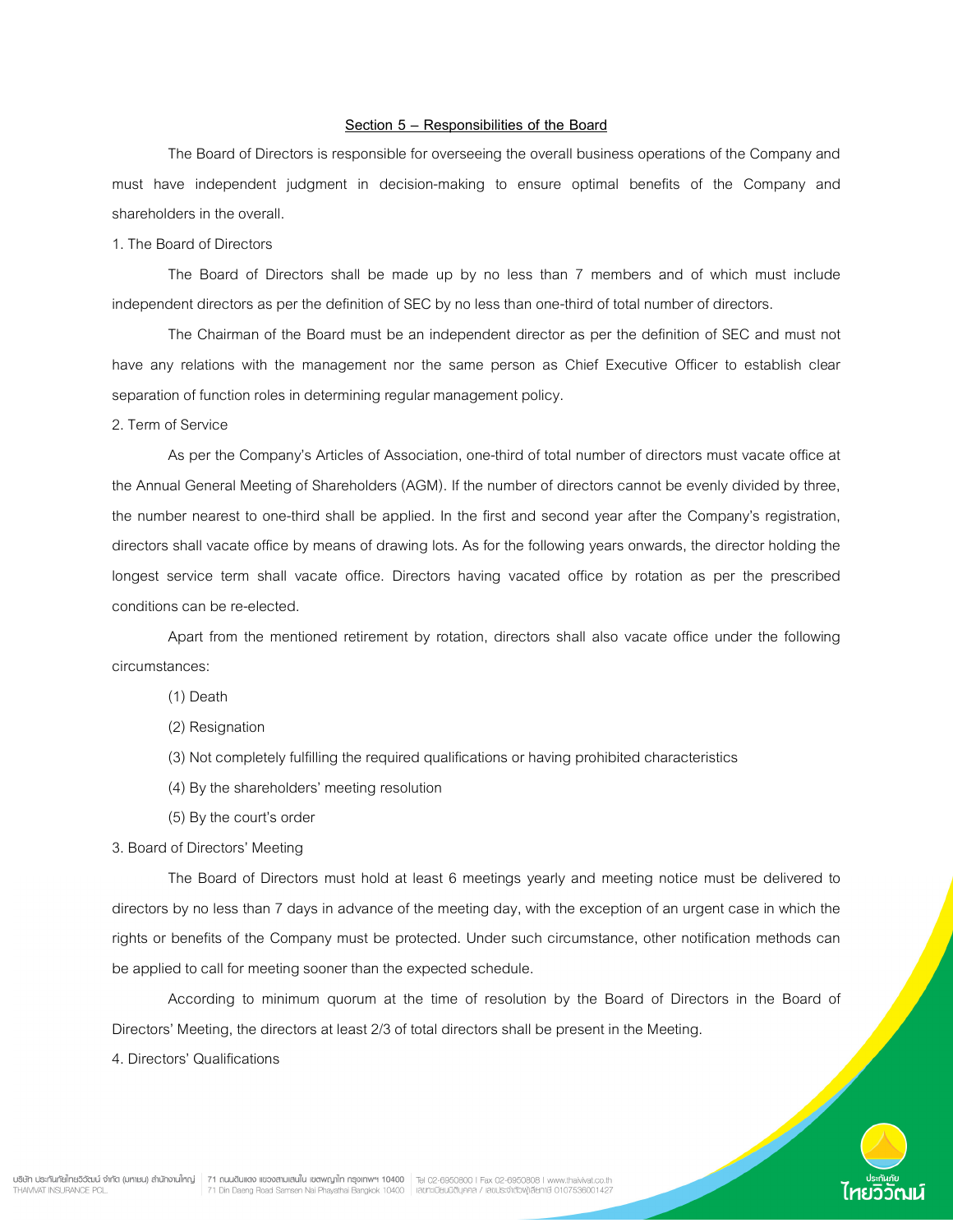Members of the Board of Directors must possess the qualifications required by law as well as the knowledge, expertise, experience and skills that will be beneficial to the Company regardless of their gender, including having clear understanding regarding the duties and responsibilities of director and the Company's business nature and must be able to completely devote their time and efforts to the Company.

1) Independent Directors must fulfill additional qualifications as follow:

 1.1) Holding not more than 1% of the total voting shares of the Company, its parent company, subsidiary, associated company, major shareholders or controlling person with the number of shares held by the director's related persons being counted.

 1.2) Being a director who is not or has never been an executive director, employee, staff member, advisor with monthly salary or controlling person of the Company, its parent company, subsidiary, associated company, same-level subsidiary, major shareholder or controlling person, unless such characteristics have lapsed for at least two years before being appointed. This shall not include the cases where such Independent Director was a civil officer or an advisor serving in the government sector, a major shareholder or controlling person of the Company.

 1.3) Being a director who has no relationship whether by blood or by legal registration under the status of a father, mother, spouse, sibling, and child, including the spouse of the child of other executives, major shareholders, controlling persons or persons who are being nominated for appointment as an executive or controlling person of the Company or its subsidiary.

 1.4) Being a director who does not have or has never had a business relationship with the Company, its parent company, subsidiary, associated company, major shareholder or controlling person in a manner that may hinder the exercise of his or her independent judgment, and not being a person who is or has been a significant shareholder or controlling person or a person with business relationship with the Company, its parent company, subsidiary, associated company, major shareholder or controlling person, unless such characteristics have lapsed for at least two years before being appointed. The prescribed business relationship shall include normal trading transactions for the purpose of business operations, rental or lease of immovable property, transaction related to assets or services, or granting or receiving financial assistance by receiving or giving loans, guarantee, using assets as debt collateral, including other similar acts that result in the Company or the party thereof being liable to pay the other party by the rate of 3% or more of net tangible asset or Bt 20 million or more, whichever is smaller. The calculation of such liabilities shall be in accordance with the method of connected transaction calculation specified in the Capital Market Supervisory Board Notification Re: Criteria on Undertaking Connected Transactions, mutatis mutandis, with the liabilities occurring during the 1 year period prior to the date of business relationship with the same person being included.



น**ริษัท ประกันทัยไทยวิวัฒน์ จำกัด (มหายน) สำนักงานใหญ่ 71 ถนนดินแดง แขวงสามเสนใน เขตพญาไท ครูงเทพฯ 10400 | Tel 02-6950800 l Fax 02-6950808 l www.thaivivat.co.th<br>THAVIVAT INSURANCE PCL.**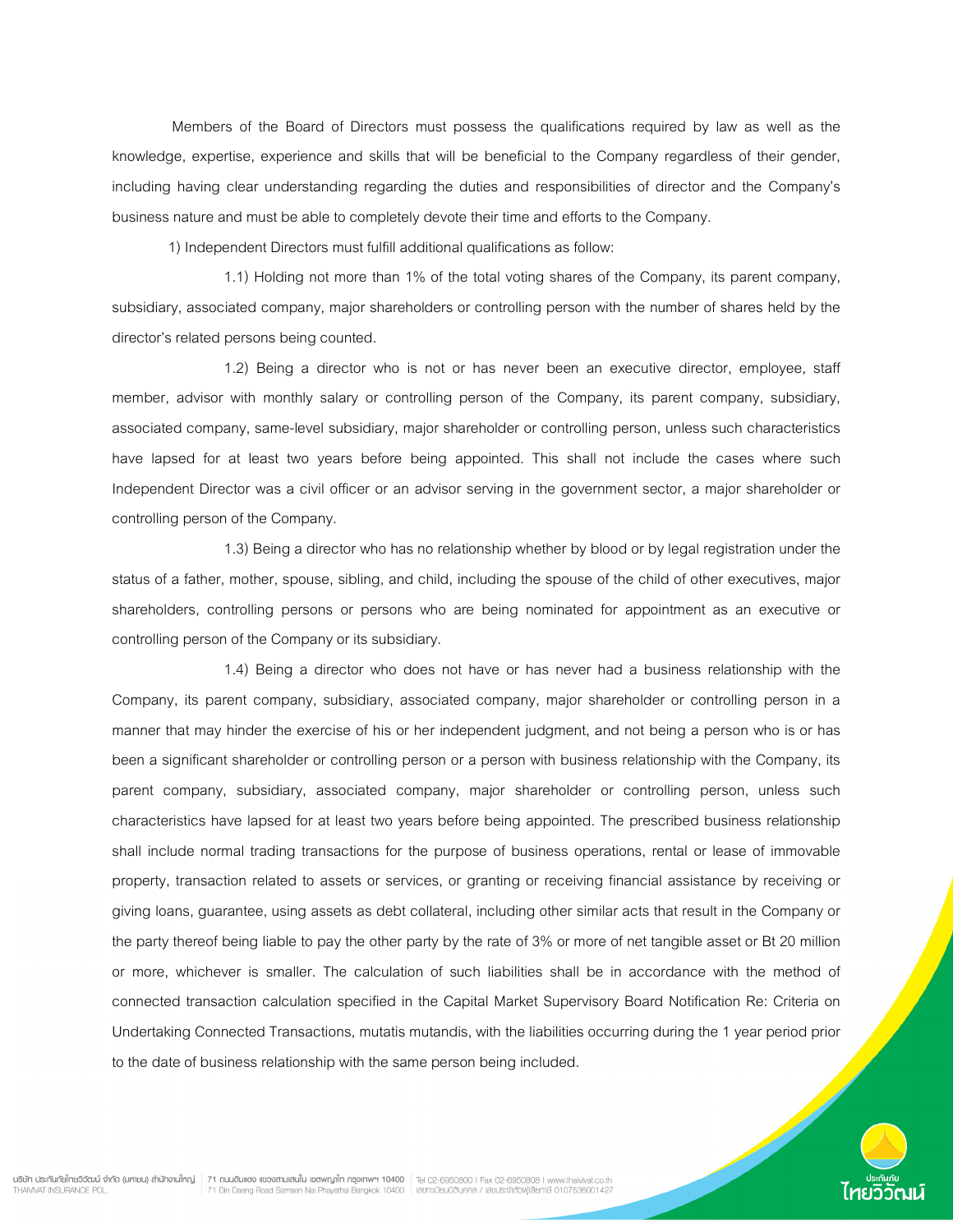1.5) Being a director who is not or has never been an external auditor of the Company, its parent company, subsidiary, associated company, major shareholder or controlling person, and must not be a significant shareholder, controlling person or partner of an audit firm to which an external auditor of the Company, its parent company, subsidiary, associated company, major shareholder or controlling person belongs, unless such characteristics has lapsed for at least two years before being appointed.

 1.6) Being a director who is not or has never been a provider of any professional service including legal advisory service or financial advisory service with the service fee thereof exceeding Bt 2.0 million per year from the Company, its parent company, subsidiary, associated company, major shareholder or controlling person, and must not be a significant shareholder, controlling person or partner of the provider of such professional service, unless such characteristics have lapsed for at least two years before being appointed.

 1.7) Being a director who is not appointed as representative of a director, major shareholder or a shareholder holding relationship with a major shareholder of the Company.

 1.8) Not undertaking a business of the same nature and in significant competition with those of the Company or its subsidiary, nor being a significant partner of a partnership or an executive director, employee, staff member, advisor with salary or shareholder with over 1% of the total voting shares of another company undertaking a business of the same nature and in significant competition with those of the Company or its subsidiary.

 1.9) Not having any other characteristics that may hinder the exercise of his or her independent judgment about the Company's business operations.

 To ensure optimal corporate governance efficiency, Independent Directors shall not hold office term longer 9 years or for 3 consecutive terms unless there is a necessary and reasonable cause and must not hold a position in more than 5 listed companies.

2) Members of the Audit Committee must fulfill the following qualifications:

2.1) Must completely fulfill the qualifications of Independent Directors.

 2.2) Must not be a director who has been assigned by the Board of Directors to make decisions concerning the business operation of the Company, parent company, subsidiary, associated company, samelevel subsidiary or juristic person with potential conflict of interest.

 2.3) Must not be a director of the parent company, subsidiary or same-level subsidiary that has been listed.

 2.4) At least one member of the Audit Committee must have adequate accounting knowledge and experience in order to audit the reliability of the financial statements.

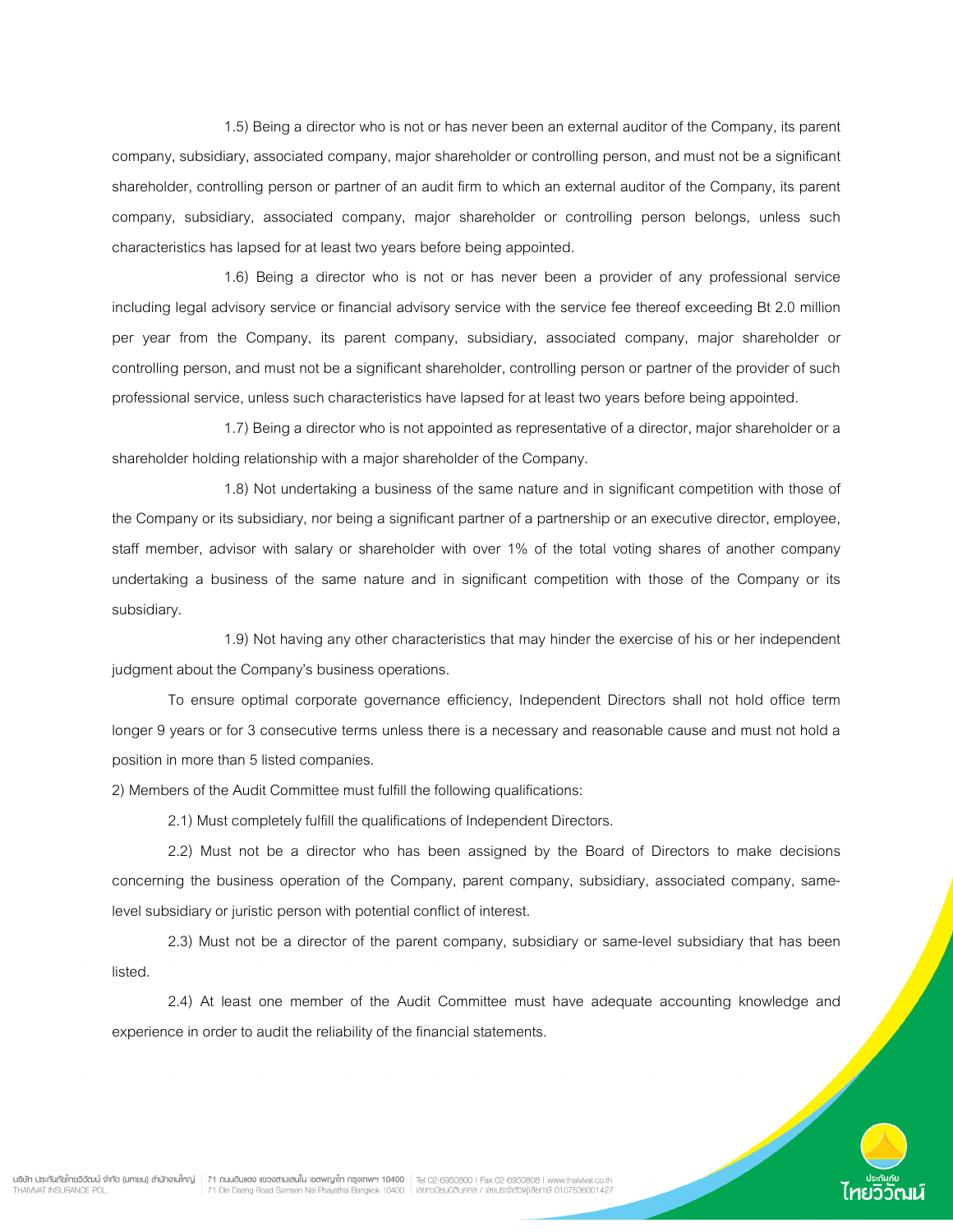Whenever a new direct must be appointed, the Nomination and Remuneration Committee shall be responsible for considering and reviewing directors' qualifications in order to determine appropriate qualifications for the new director to strengthen the Board of Directors.

5. Duties and Responsibilities of the Board of Directors

 The Board of Directors plays roles, duties and responsibilities in determining framework of good corporate governance, and significant strategies and policies, administering the Company to have effective controlling and regulating mechanism, continuously monitoring and overseeing the Company's overall operation for fairness and transparency of the Company's business operation, being responsible for stakeholders under the principle of good corporate governance, and appropriate long-term value creation of the Company as per the following details.

1) Formulate directions, policies and strategies of the Company that must at least consist of the following details.

1.1) Formulate strategic directions and targets in the Company's overview, and consider approving the Company's operating polices and strategies, under control on the Company to take sustainable business operation into consideration, avoidance of risk exposure in excess of the acceptable risk level, and monitoring and evaluating on the operating success.

1.2) Govern the Company to have controlling policy for conflict of interests to prevent nonexploitation of oneself or friends, or occurrence of conflict of interests problem, and concern on the Company's significant risks.

1.3) Govern the Company to have anti-corruption policy and related practical guidelines.

1.4) Govern the Company to have efficient complaint receiving policy and internal whistle blowing policy and procedure for surveillance and reporting of the acts that may be illegal, conflict with policies, rules, internal processes and code of business conduct.

1.5) Govern the Company to have anti-money laundering, and anti-financial support to terrorism policies, as well as related practical guidelines.

1.6) Govern the Company to appropriately establish the written remuneration payment policy at least covering directors, executives, key personnel in controlling work unit, and employees in work units that cause significant risks, to reflect objectives and risks of each work unit under concern on long-term security of the Company, and non-motivation for performing transactions that cause excessive risks until affecting the Company's security and benefit of the insured.

1.7) Determine the Company to have the provision relating to code of business conduct and business ethics, and director, executive and employee ethics for adherence as internal practical guideline of the Company.

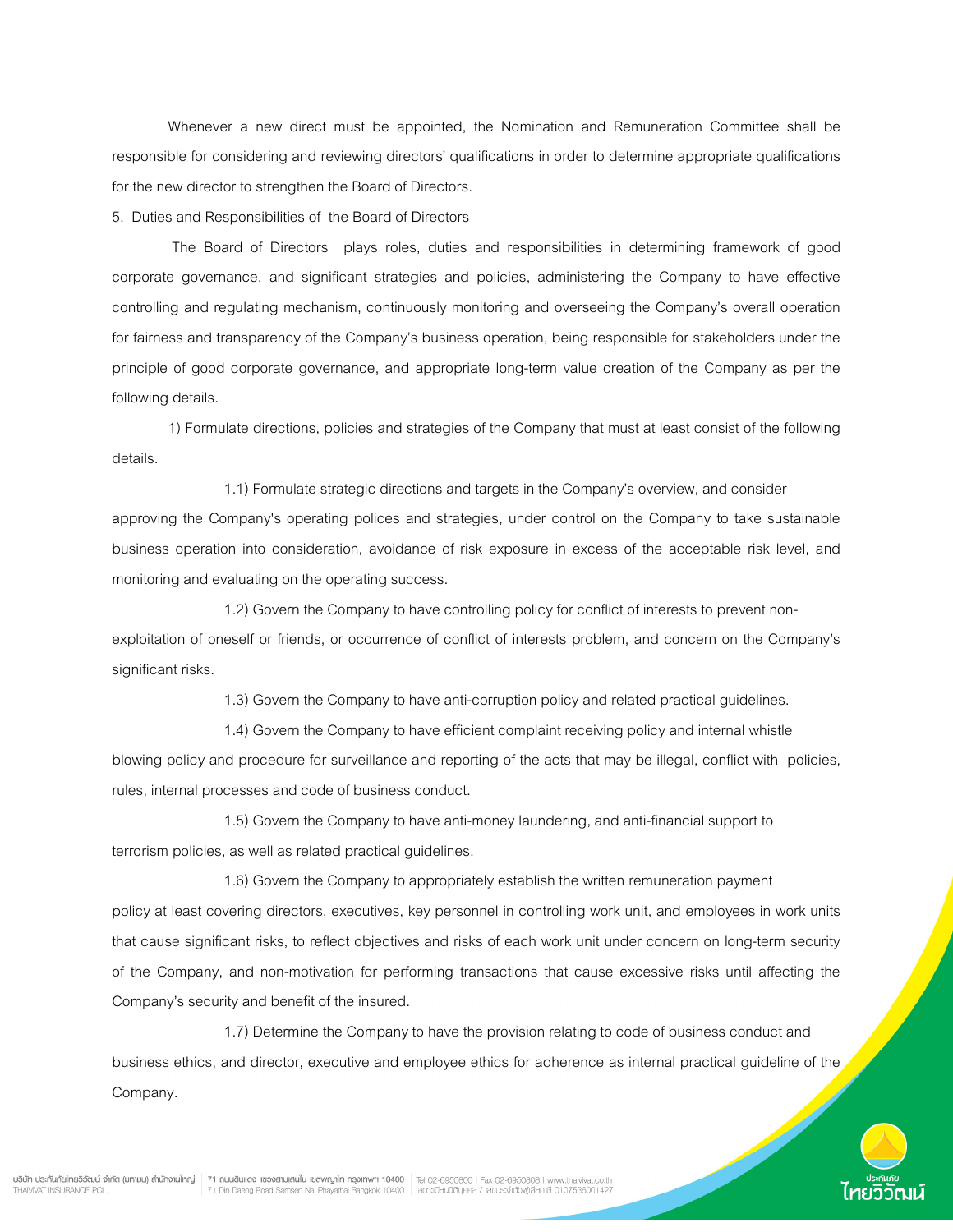1.8) Govern to have effective nomination process and succession plan of the director and

chief executive of the Company. The Board of Directors shall appoint the Managing Director to be head of the chief executive team to take responsibility on the Company's business operation under control of the Board of Directors.

2) Govern the Company to have effective controlling, monitoring and auditing process whereas the following details shall be at least included.

2.1) Determine the Company's structure for segregation of duties in governance and management, determine clear roles, duties and responsibilities of the Board of Directors, executives, and key personnel in controlling work unit for appropriate managerial governance.

2.2) Govern the Company to have risk management and internal control systems as prescribed by law to be appropriate for nature, size, and complication of the Company. The Board of Directors shall oversee the Company to have efficient risk management system, enable to bear significant risks, and control risks to be in acceptable level, as well as govern the Company to have efficient internal control and internal audit systems.

2.3) Consider appointing the appropriate sub-committees for nature, size and complication of the business in order to contribute and support function of the Board of Directors, consider change in element and significant change toward the operation of the sub-committees, and determine scope of duties of the subcommittees.

2.4) Govern accounting audit of the Company, covering the following matters.

 2.4.1) Select, appoint and remove, determine remuneration for the auditor who is independent, has knowledge and understanding on the insurance business operation, and appraisal of insurance reserve value, upon consent of Office of the Securities and Exchange Commission, and Stock Exchange of Thailand.

2.4.2) Determine the auditor to prepare report with the opinions of the chief executive of the Company to be proposed to the Board of Directors.

2.4.3) Regularly organize joint meetings between the Board of Directors or Audit Committee and the auditor at least once a year without meeting attendance of the executive.

2.5) Regularly govern the evaluation on the performance of the Board of Directors, subcommittees and the President every year to ensure that the Board of Directors, sub-committees and the President remain enable to effectively perform their duties in accordance with the assigned roles, duties and responsibilities. However, the performance evaluation may be determined both in the form of the members for the whole group or individual members.

2.6) Govern the establishment of good corporate governance policy for application of the

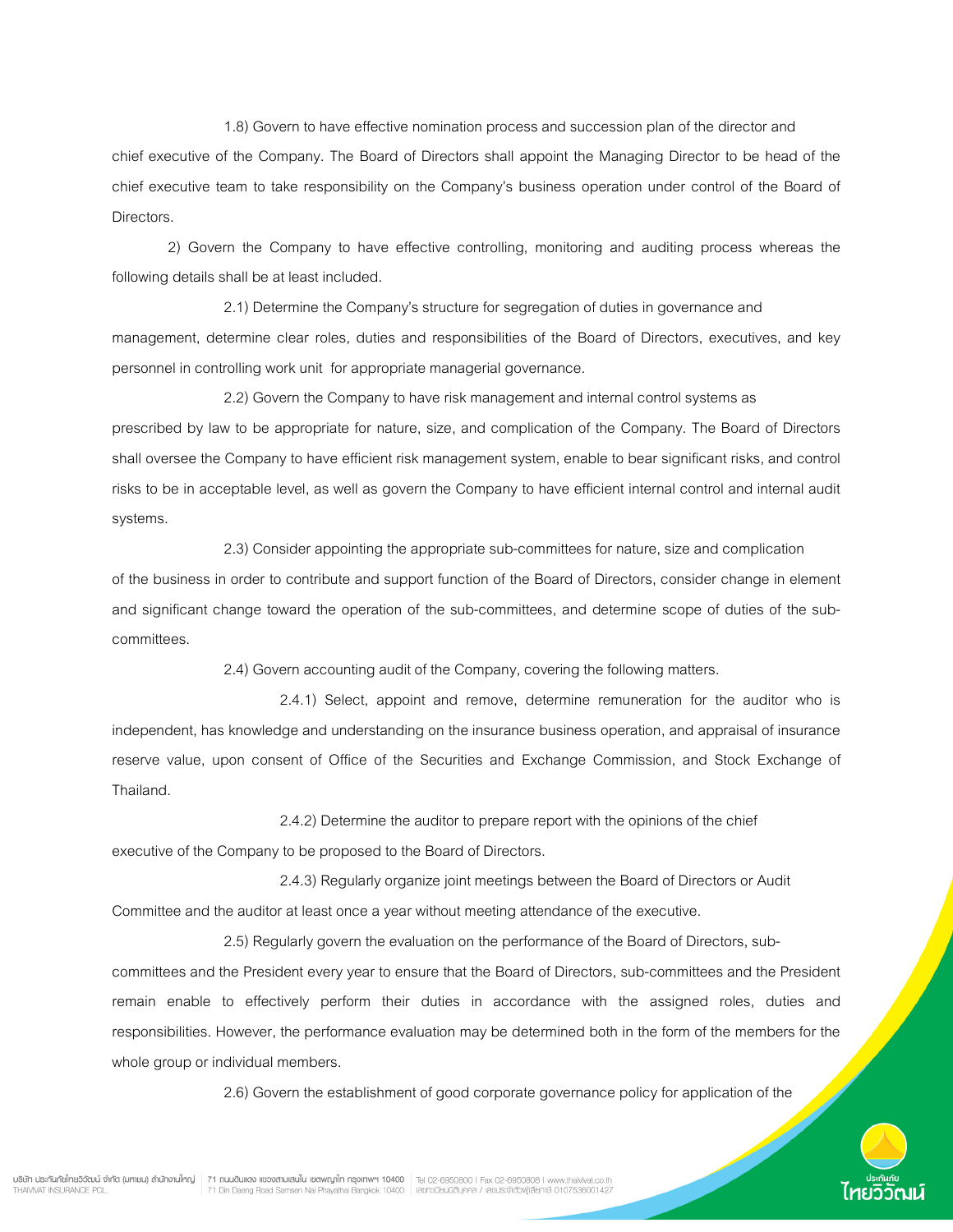Management, review the performance evaluation for consideration on improvement to be appropriate and report in Annual Report.

2.7) Govern the Company to have preparation process of proper and credible financial report, and proper, adequate and timely disclosure of significant information to public and regulatory agencies in accordance with relevant laws and standards.

3) Continuously monitor and govern the Company's operation whereas the following details shall be at least included.

3.1) Govern the Company to comply with laws, regulations and rules related to the Company's business operation.

3.2) Efficiently and effectively govern and monitor the executive's operation in accordance with the prescribed strategies and policies.

3.3) Govern the Company to have secure and adequate capital to support both current and future business operation, and regularly monitor the capital position, and have process or tools used for supervision of the capital adequacy to be in secure level.

3.4) Govern the executives to report the important issues of the Company and have information reporting process so that the Board of Directors can obtain adequate information for complete execution in accordance with power, duties and responsibilities.

3.5) Govern the Company to fairly treat its customers by determining clear procedure or process in offering for sales and reimbursement of loss under the contract, not causing misunderstanding or benefit from the customer's misunderstanding.

4) Duties and Responsibilities of the Director

4.1) Comply with Non-Life Insurance Laws and other relevant laws.

 4.2) Perform duties with responsibilities, honesty and diligence, under main concern on the benefit of the Company and the insured, without use of director position for self-exploitation or performing any act that causes damage to the Company, and comply with the objectives of the Company's Articles of Association, resolution of the Board of Directors, and resolution of the Shareholders' Meeting.

4.3) Understand their own roles, duties and responsibilities, and participate in opinion expression, provide useful suggestions in the meeting, perform duties with all their ability, and attend the Board of Directors' Meeting every time except the event of necessity.

4.4) Independently and reasonably make decision based on availability of adequate information for decision making so as to not cause problem of conflict of interests. In case of the Board of

Directors' Meeting that contains the agenda which is either directly or indirectly related to the benefit of any

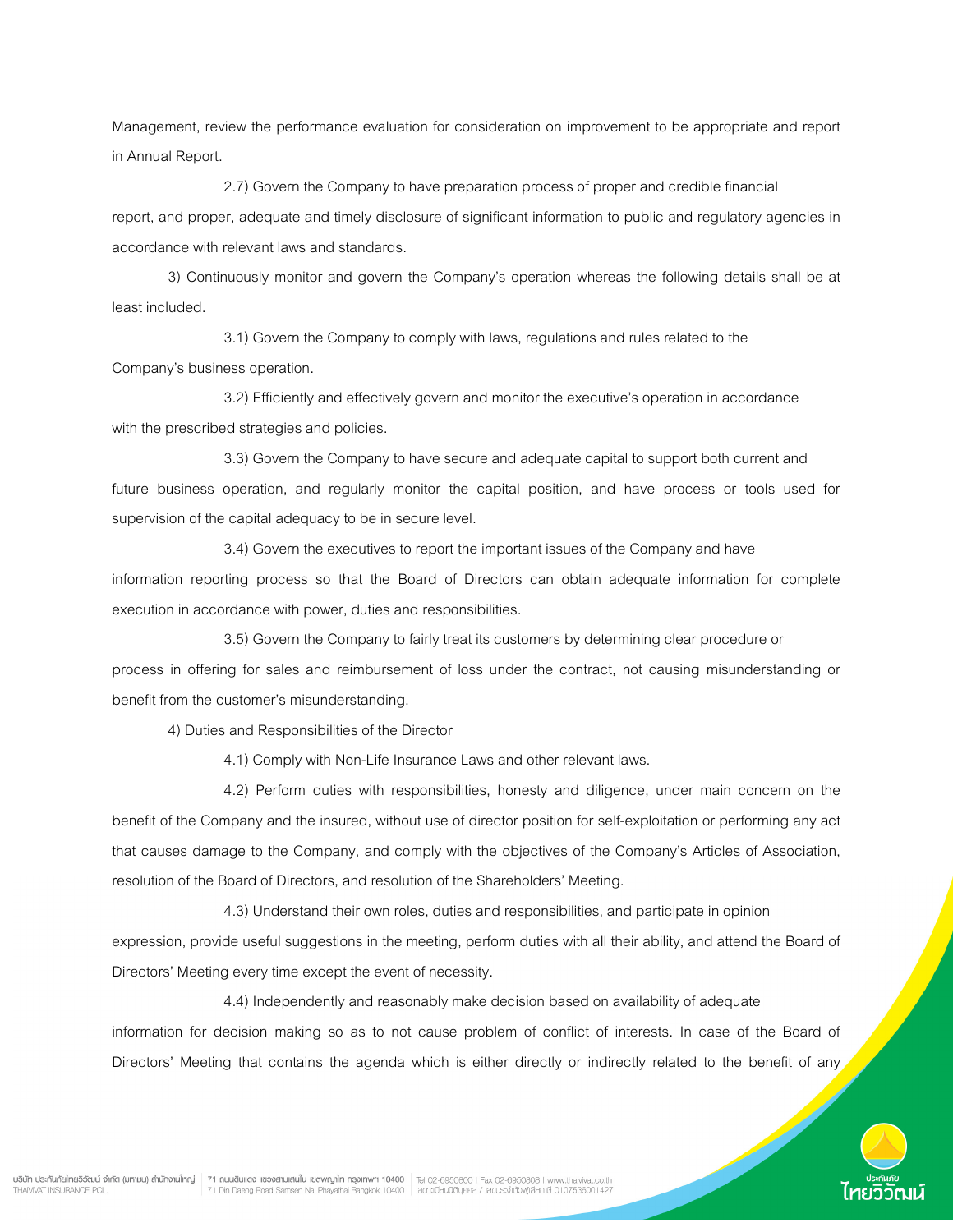director, such director shall notify the Board of Directors for acknowledgement and not enter to participate or involved in making the decision or resolving in the meeting of that agenda.

4.5) Execute other undertakings in accordance with matters of law, regulations and resolutions of the Shareholders' Meeting of the Company.

4.6) Support the non-executive director to be able to convene the meeting among each other by assigning the Company's secretary to facilitate upon request of the non-executive director.

4.7) Prepare the report for explanation of the responsibility of the Board of Directors in preparing financial report in Annual Report.

4.8) Determine to schedule the Board of Directors' Meeting in advance year round. Such schedule shall be made in the last Board of Directors' Meeting for the year in order to notify every director for acknowledgement on meeting schedule for meeting attendance planning.

4.9) Determine the meeting attendance proportion of every director to be at least 75 percent of the yearly meeting.

6. Sub-committee

 The Board of Directors has appointed members of the Audit Committee and Nomination and Remuneration Committee from among the Company's directors, excluding the Chairman of the Board, and each of whom shall hold an office term of 3 years and must not remain in office longer than 3 consecutive terms unless there is necessary and reasonable cause. The compositions and scope of responsibilities of each Sub-committee are as follow:

 1) The Audit Committee shall consist of three Independent Directors and shall have the following scope of responsibilities:

 1.1) To conduct reviews of the Company's financial reports to ensure accuracy and adequacy, including making sure that the Company has appropriate and effective internal control and internal audit systems that also cover other processes in relation to anti-corruption measures.

 1.2) To review the independency of the Internal Audit Unit and to give consent to the appointment, transfer and termination of the Director of Internal Audit Unit.

 1.3) To review the effectiveness of Company's risk management based on the defined risk management framework as it is crucial to achieving the objectives of the Company both in terms of efficiency and effectiveness.

 1.4) To ensure compliance with the laws relating to securities and the stock exchange, the regulation of the Stock Exchange of Thailand or other laws related to the business of the Company.

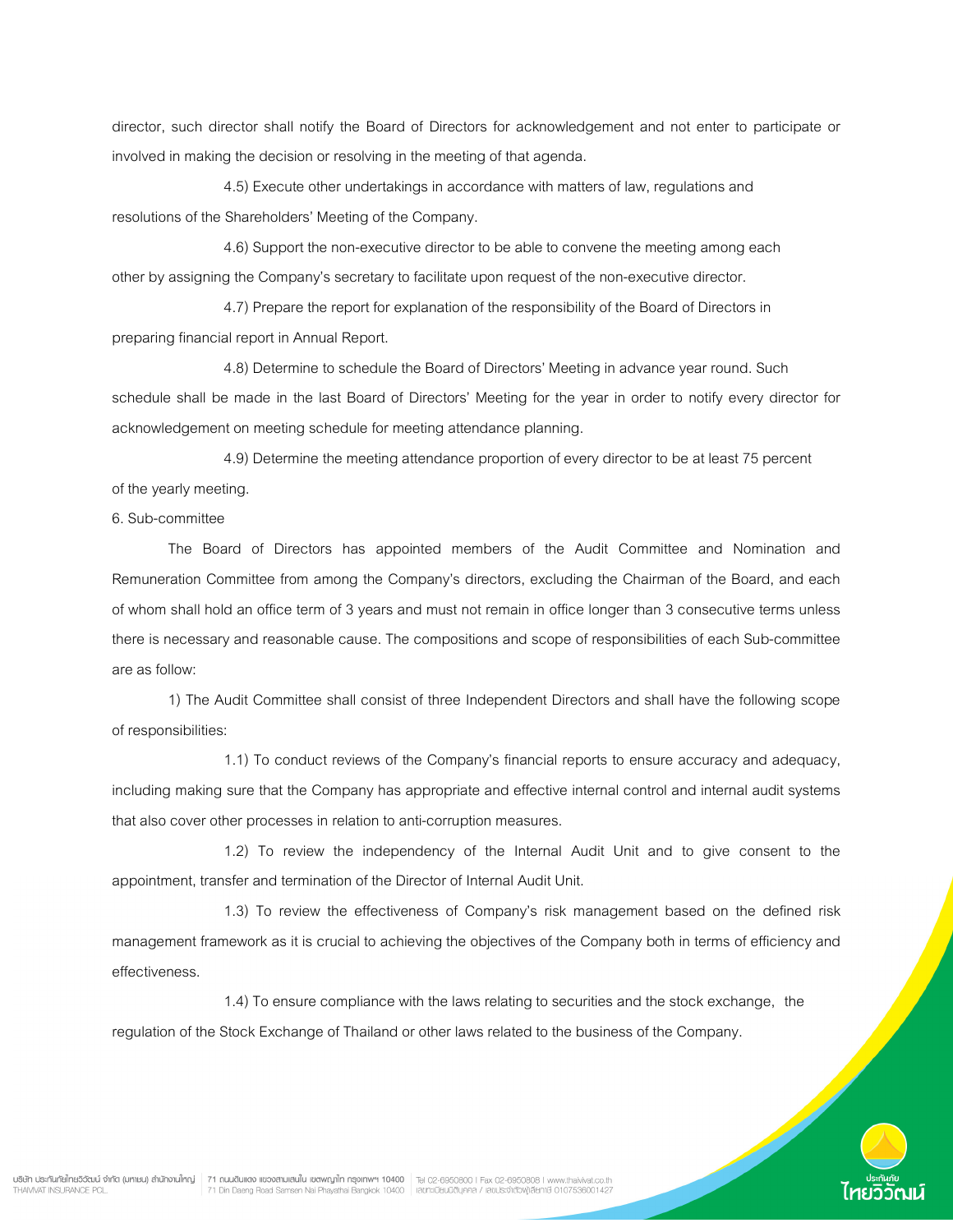1.5) To select and nominate independent persons to act as External Auditors of the Company and propose their remuneration, including having at least one meeting a year with External Auditors without the Management's presence.

 1.6) To review any connected transactions or any transactions with potential conflict of interest for compliance with the laws and requirements of the Stock Exchange of Thailand in order to ensure that the transactions are reasonable and most beneficial to the Company.

 1.7) To review compliance with anti-corruptions policy and report the results to the Board of Directors.

 1.8) To prepare the Audit Committee's Report which shall be disclosed in the Company's Annual Report. The report, which is to be signed by the Chairman of the Audit Committee, shall include at least the following information:

1.8.1) Opinions regarding the accuracy, completeness and integrity of the

Company's financial reports.

 1.8.2) Opinions regarding the adequacy of the Internal Control System of the Company.

 1.8.3) Opinions regarding compliance with the laws relevant to securities and the stock exchange, the regulation of the Stock Exchange of Thailand or other laws related to the business of the Company.

1.8.4) Opinions regarding the suitability of the Auditors.

1.8.5) Opinions regarding transactions which may have conflict of interest.

 1.8.6) The number of Audit Committee's meetings and the attendance of each member of the Audit Committee.

 1.8.7) Opinions or observations of the Audit Committee drawn from the performance of their duties according to the Charter.

1.8.8) Any other matters within the scope of duties and responsibilities assigned

 by the Company's Board of Directors which the shareholders and general investors should know.

The Audit Committee shall hold at least 6 meetings a year.

 2) The Nomination and Remuneration Committee shall consist of at least three members and of which the Chairman and at least one member must be Independent Director. Members of the Nomination and Remuneration Committee shall have an office term of 3 years and must not remain in office longer than 3 consecutive terms unless there is necessary and reasonable cause. The responsibilities of Nomination and Remuneration Committee are as follow:

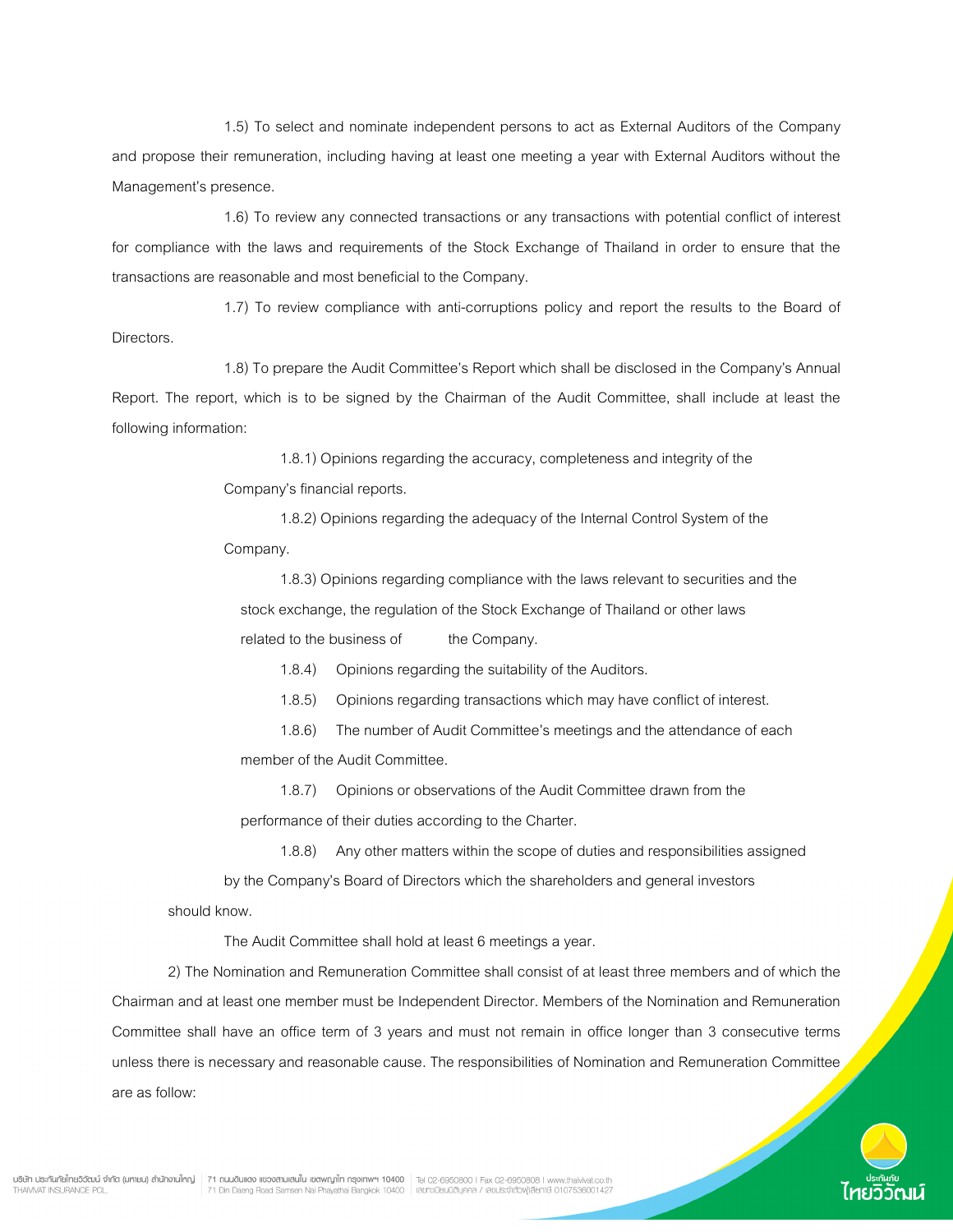2.1) Nomination

 2.1.1) To determine selection policy and criteria for director position that are appropriate with the nature of the organization such as considering re-electing the current directors, accepting nominations from the shareholders, using external firm, considering candidates from Directors' Pool or having each director nominate an appropriate person, etc.

 2.1.2) To consider the proposed nomination list and select the candidate who fulfill the specified qualifications criteria.

 2.1.3)To thoroughly check and ensure that the proposed nominees possess all qualifications stipulated by law and the regulation of government agencies.

 2.1.4) To notify qualified persons to ensure that they are willing to accept the director position if he/she has been appointed by the shareholders.

 2.1.5) To propose nomination list to the Board of Directors for consideration and enclose such list together with the shareholders' meeting notice so that the shareholders can make consideration for appointment.

 2.1.6) The Nomination and Remuneration Committee may be assigned to consider the appointment of high-ranking executive position especially Chief Executive Officer position.

2.2) Determination of Remuneration

2.2.1) To review the appropriateness of current remuneration policy and criteria.

2.2.2) To consider the remuneration policy and criteria of other companies within

the same industry.

 2.2.3) To set up an appropriate and fair remuneration so that the expected outcome can be achieved and to reward the concerned party for their contribution in driving successful operation.

 2.2.4) To review every form of remuneration payment by taking into account the appropriateness of the amount given and the ratio of each type of remuneration payment. Key principles in considering the determination of each type of remuneration include:

 2.2.4.1) Retainer Fee such as monthly compensation and annual compensation of which the following three factors should be taken into account:

(1) Practice guidelines currently implemented by other companies

within the same industry

(2) Operating results and business size of the Company

(3) Accountability, knowledge, ability and experience of the

concerned director or Chief Executive Officer.

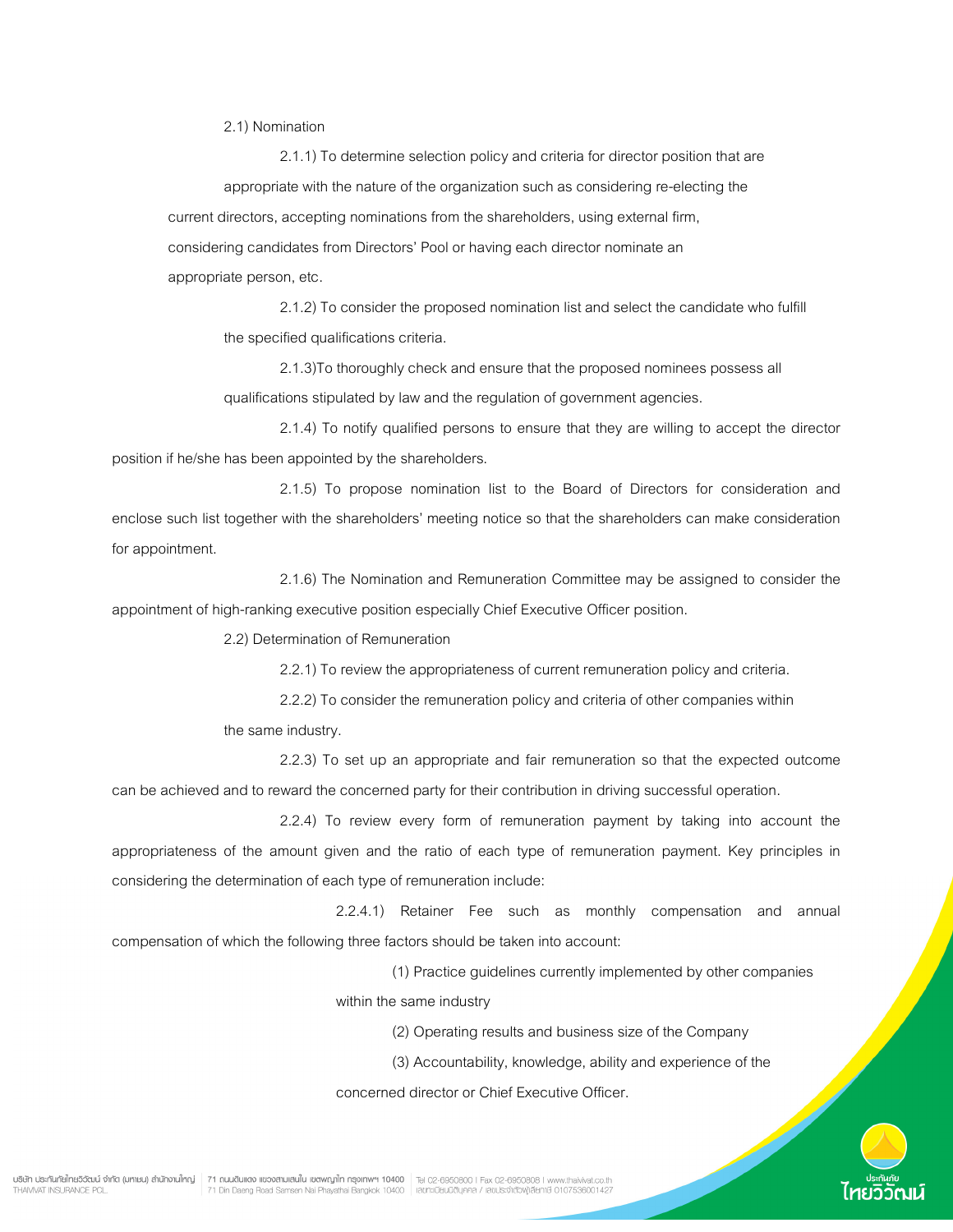2.2.4.2) Incentive which shall be determined based on the Company's

operating results and must be in relation to the created shareholders' value such as the Company's profits or dividend payment to the shareholders.

 2.2.4.3) Attendance Fee which shall be appropriately determined in order to encourage the directors to regularly attend meetings.

 2.2.5) To ensure that the Company's dividend payment is in compliance with the criteria defined by related government agencies or relevant suggestions.

2.3) Any other tasks assigned by the Board of Directors.

 The Nomination and Remuneration Committee shall hold specific meetings when needed but at least once a year.

7. Secretary

The Board of Directors requires the Secretary to have the following responsibilities:

1. Maintain and keep documents as follows:

1.1) Register of directors;

1.2) Invitation letters of the Board of Directors, minutes of the Board of Directors' meeting and annual reports of the Company;

1.3) Invitation letters for shareholders and minutes of the shareholders' meeting.

2. Maintain and keep the interest report notified by the directors or the Management as well as prepare and deliver its copy to the Chairman and the Chairman shall review it within 7 working days from the date of receipt thereof.

3. Do other acts as announced by the Capital Market Supervisory Board.

8. Executive Board

This Executive Board shall be consisted of the directors who are the Management and such Management appointed by the Chief Executive Officer shall have the duties and responsibilities as follows:

 1. Consider and scrutinize issues in order to present it to the Board of Directors, consider the vision, strategic plans, business target, and annual budget as well as the risk management policy of the Company;

 2. Implement the business strategies and policies set out by the Board of Directors effectively, taking into account of the long-term value creation and sustainable business operation of the Company;

 3. Promote, support, and operate the Company to have the risk management, proficient internal control system, to be in compliance with relevant laws correctly and to treat insured fairly;